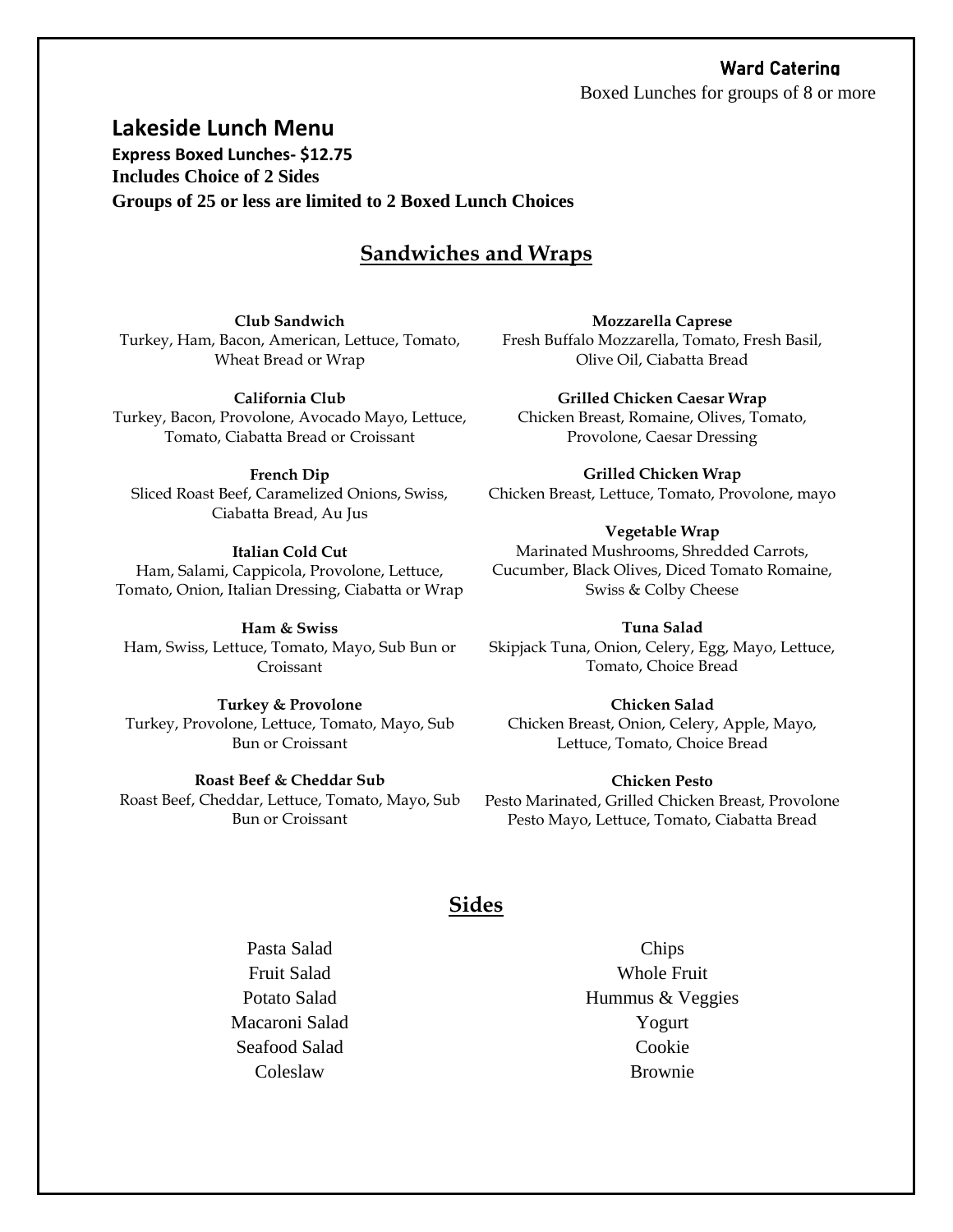# Ward Catering

Boxed Lunches for groups of 8 or more

# **Lakeside Lunch Menu**

**Boxed Salad- \$12.75 Salads** (Choose 1)- all salads come with choice of Corn Bread Muffin, Focaccia Bread, or Cookie **Groups of 25 or less are limited to 2 Boxed Lunch Choices**

### **Grilled Chicken Salad**

Mixed Greens, Grape Tomato, Cucumber, Carrot, Egg, Choice Dressing

# **Chef Salad**

Mixed Greens, Ham, Turkey, Tomato, Onion, Egg, Cucumber, Cheese

### **Chicken Caesar Salad**

Romaine, Caesar Dressing, Parmesan Cheese, Black Olives, Tomatoes, Croutons

#### **Spinach Salad**

Baby Spinach, Romaine, Dried Cranberries, Almonds, Oranges, Raspberry Vinaigrette

### **Greek Salad**

Mixed Greens, Feta Cheese, Red Onion, Black Olive, Cucumber, Artichokes, Grape Tomato, Lemon Vinaigrette

### **Cobb Salad**

Mixed Greens, Diced Chicken, Bacon, Egg, Tomato, Olives, Blue Cheese, Cheddar, Avocado Ranch

### **Asian Salad**

Napa Cabbage, Red Cabbage, Green Onions, Shredded Carrots, Chinese Noodles, Mandarin Oranges, Asian Dressing

#### **Grilled Steak Salad**

Sliced Flank Steak, Mixed Greens, Diced Tomato, Corn, Onion, Queso Fresco Cheese, Scallion Ranch

**Buffalo Chicken Salad** Mixed Greens, Tomato, Egg, Carrot, Cheese, Buffalo Chicken, Ranch Dressing

### **Pecan Chicken Salad**

Romaine, Candied Pecans, Dried Cranberries, Oranges, Chicken, Blue Cheese (optional) Balsamic Vinaigrette

### **BBQ Chicken Chopped Salad**

BBQ Chicken, Mixed Greens, Cucumber, Tomato, Red Onion, Corn, Crumbled Bacon, Cheddar, BBQ Ranch